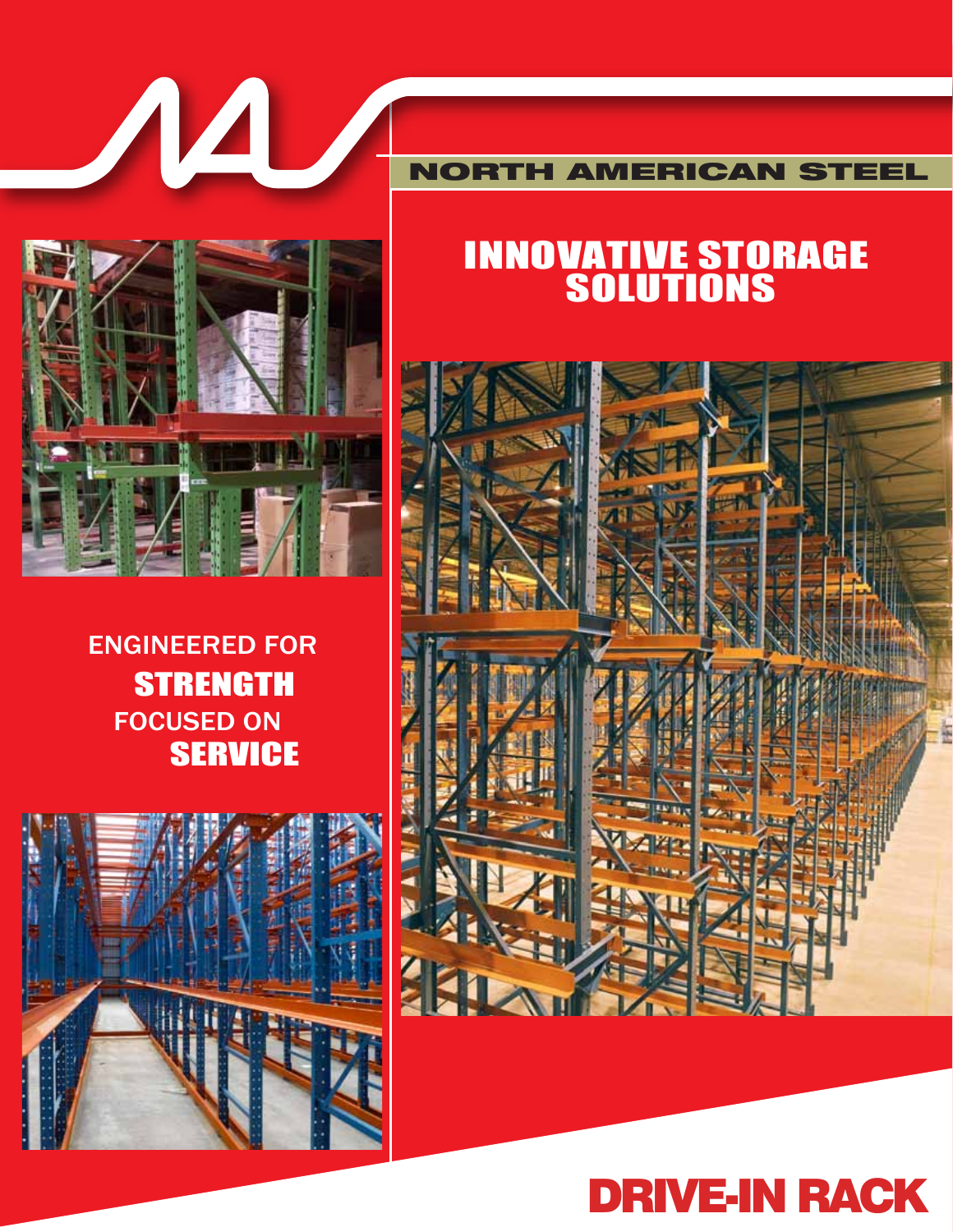### **DRIVE-IN**

**DRIVE-IN/ DRIVE-THRU** Pallet Racking Systems are designed for loading and retrieving full pallets from the same bay. This system is best suited for high volumes of the same SKU's per bay, providing dense storage.

**DRIVE-IN** Systems are an excellent solution for product that is not time/date sensitive (FILO system, First-In Last-Out).

**DRIVE-THRU** Systems are used when accessiblility from both ends of the bay are required (FIFO system, First-In First-Out). Ideal for time/date sensitive products.

Pallets are stored on Rails that run the full length of the rack, generally spanning from two to twelve pallets.

#### **Features & Benefits**

- › Available in Rollformed, Structural and Hybrid rack options
- › No specialty lift truck equipment required
- › Optimum utilization of building space
- › Cantilever entry frame options to minimize lift truck damage
- › Flared Entry Rail options for easier pallet entry
- › Specialty NAS Rub Rails for vehicle guidance and ease of operation
- › Modular design to accommodate future storage additions
- › Push-Back integration available on upper levels
- › We custom design each system to maximize storage capacity

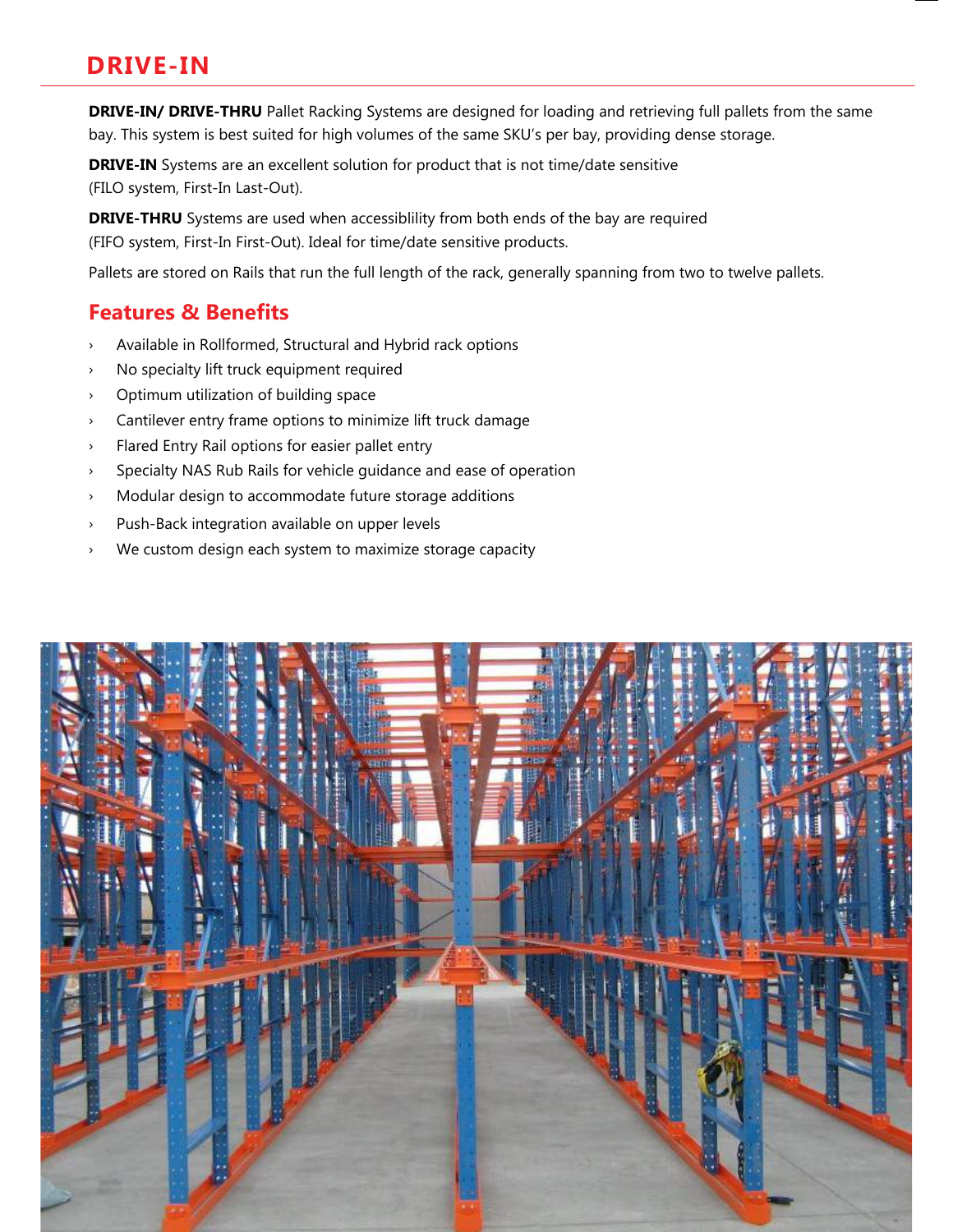Load Rails support the pallet being stored and act as pallet guides while loading and removing pallets. Our unique slim design saves vertical space which allows for accommodation of larger skids. NAS utilizes only structural steel angle for Load Rails for their proven durability in the harshest storage environments. Available in 3" or 4" sizes based on required capacity and channel options for heavy duty applications.

#### **Load Rails Flared Entry Load Rail Options**

The aisle side of the load rail is the critical interface when using a Drive-In system. Rails can be supplied with square ends when aisle space is at a premium. Mitred angle Flared Entry options are available to help guide pallets into proper position on the Load Rail.



#### **Stub Arm**

Drive-In Stub Arms provide a rigid moment connection between each column and load rail. The Stub Arms are available in different lengths to accommodate product overhang and required lift equipment mast width. End of row frames utilize Left Hand or Right Hand single sided Stub Arms. Internal frames require two sided or common Stub Arms.

#### **Channel Rub Rails**

For Drive-In systems, NAS offers 2 primary types of Channel Rub Rails: 1-piece frame mounted channel rails; or individual rails bolted in between the Drive-In frames. Both styles are installed just above the floor and prevent floor stored pallets from damaging the frame columns and anchors, while ensuring that pallets are safely guided in and out of the system.

#### www.northamericansteel.ca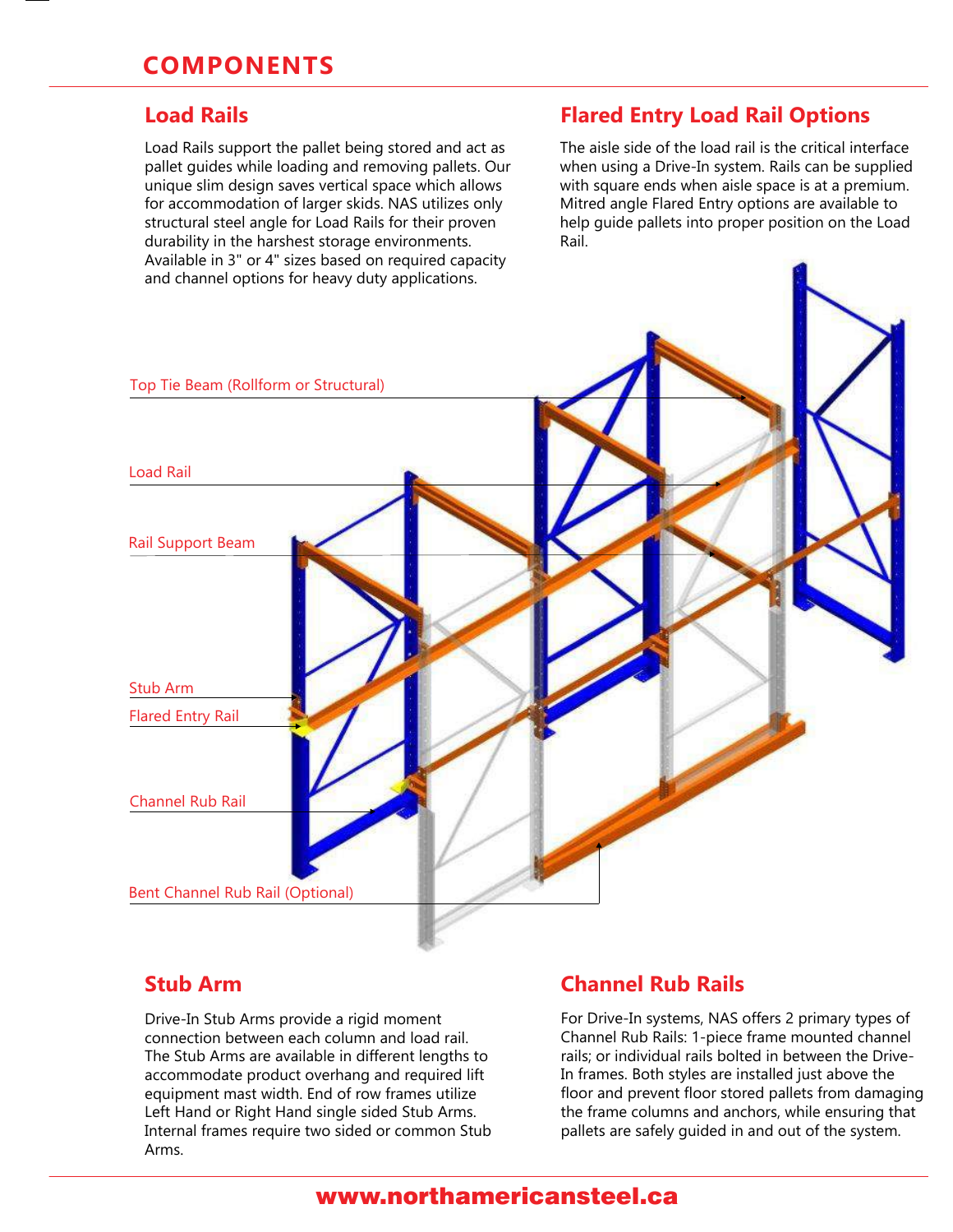### **APPLICATIONS**

### **Food Industry**

Drive-In / Drive-Thru Rack is ideal for storage of large volumes of either identical SKU's or seasonal inventory.

Tall, or bulky items that are palletized for retail distribution are typically limited to stacking 2 or 3 units high on the floor. These SKU's can be stored in a Drive-In Rack system to utilize all available ceiling height, typically 4 to 6 pallets high and reclaim floor space.

Special Paint Finish: Acid/corrosion resistant food grade approved paint is also available in optional colour choices.





#### **Cold Storage**

Cold storage facilities require the highest storage density and operational efficiency, due to the significant operating costs per square foot.

Drive-In Systems are ideal for maximized storage density within the coolers / freezers.

Our Engineers will optimize your space utilization to accommodate the highest number of pallet positions, combining ease of access to product, while minimizing door openings and air exchange.

Our protective coatings and top quality products are designed to withstand the temperatures and humidity in these extreme environments.

#### Eastern Canada: sales@naseco.ca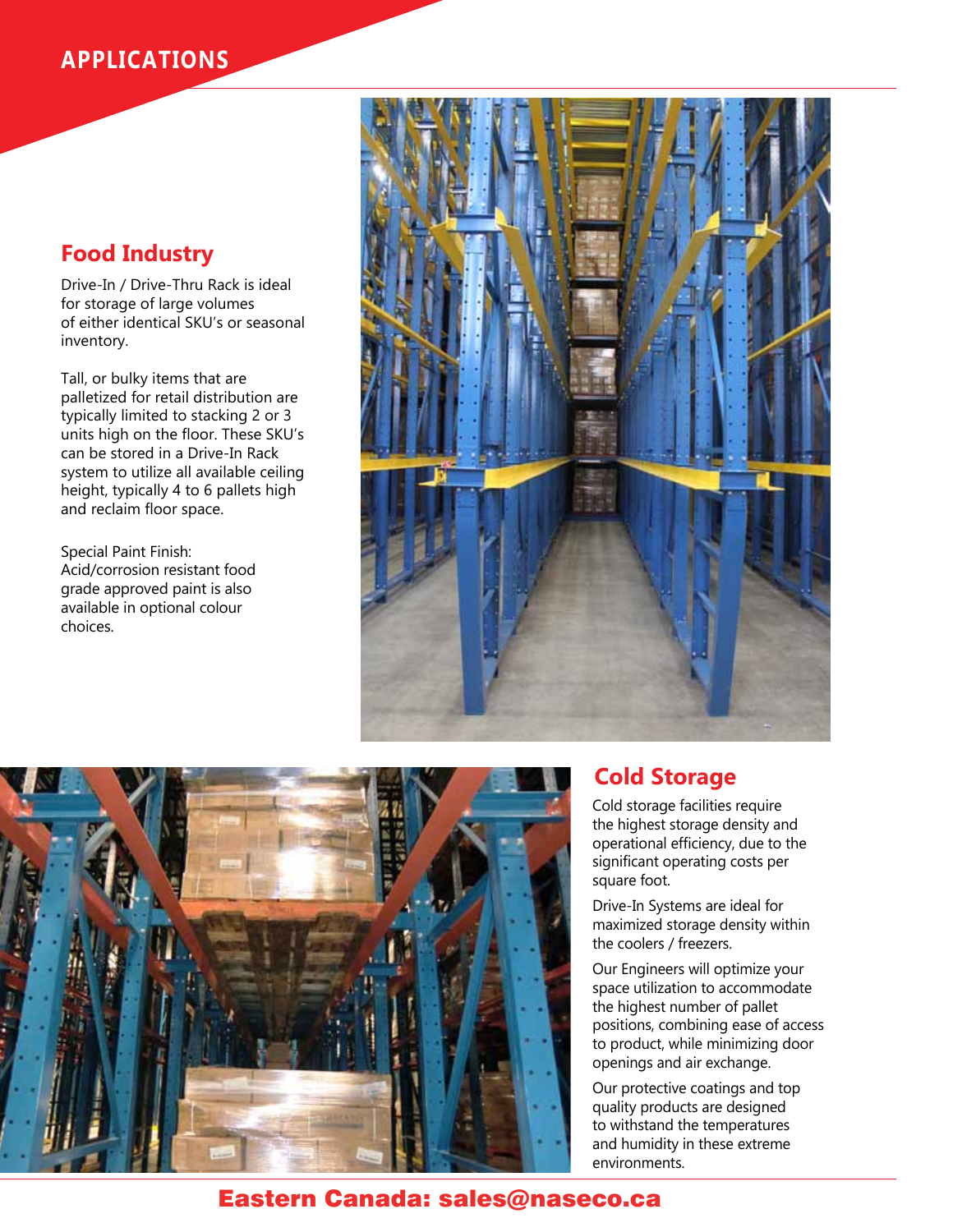## **APPLICATIONS**



### **Manufacturing Industry**

Drive-In Systems are well suited for Raw Material, Work-In -Process applications and Finished Goods storage when skid volume per SKU is high.

The front entry frames of systems can be double posted providing greater impact resistance. The entire system can also be Double Posted resulting in more than double the load capacity.

Paint Finish: Our Drive-In/Thru racking is finished with an environmentally friendly powder coat paint over a cleaned and phosphate etched surface, then oven baked at the correct temperature/time ratio to produce a durable scratch resistant finish.

## **Roof Supported**

If storage density is a primary consideration and the product stored is consistent, Drive-In Rack supported buildings offer an excellent solution.

These building systems exceed the space utilization of traditional steel frame construction, by eliminating building columns and trusses.

By removing these obstructions, higher storage density and lower building costs are achieved.



### Eastern Canada Toll Free: 1-800-735-4153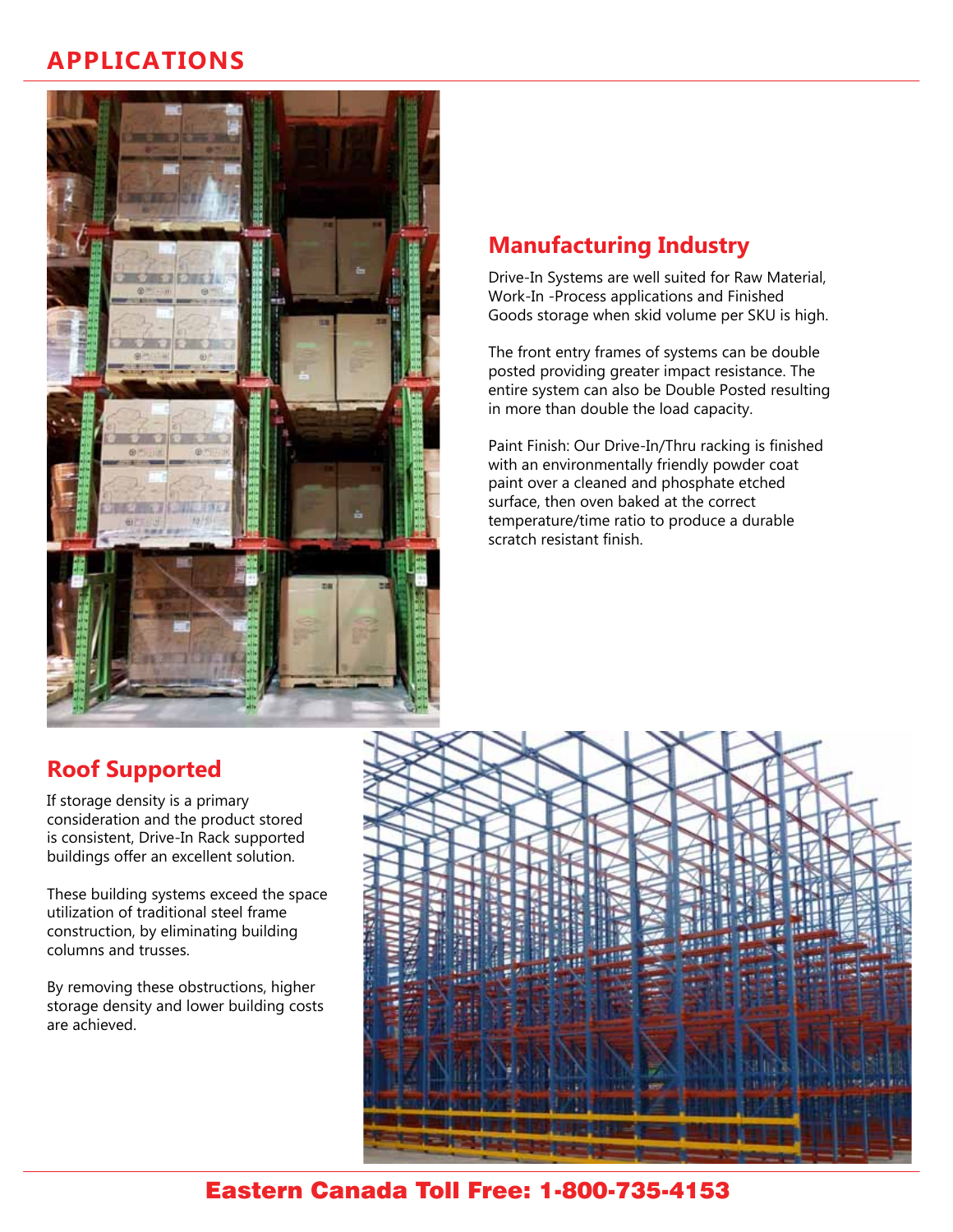## **ASSEMBLY**



Western Canada: sales@naseco.com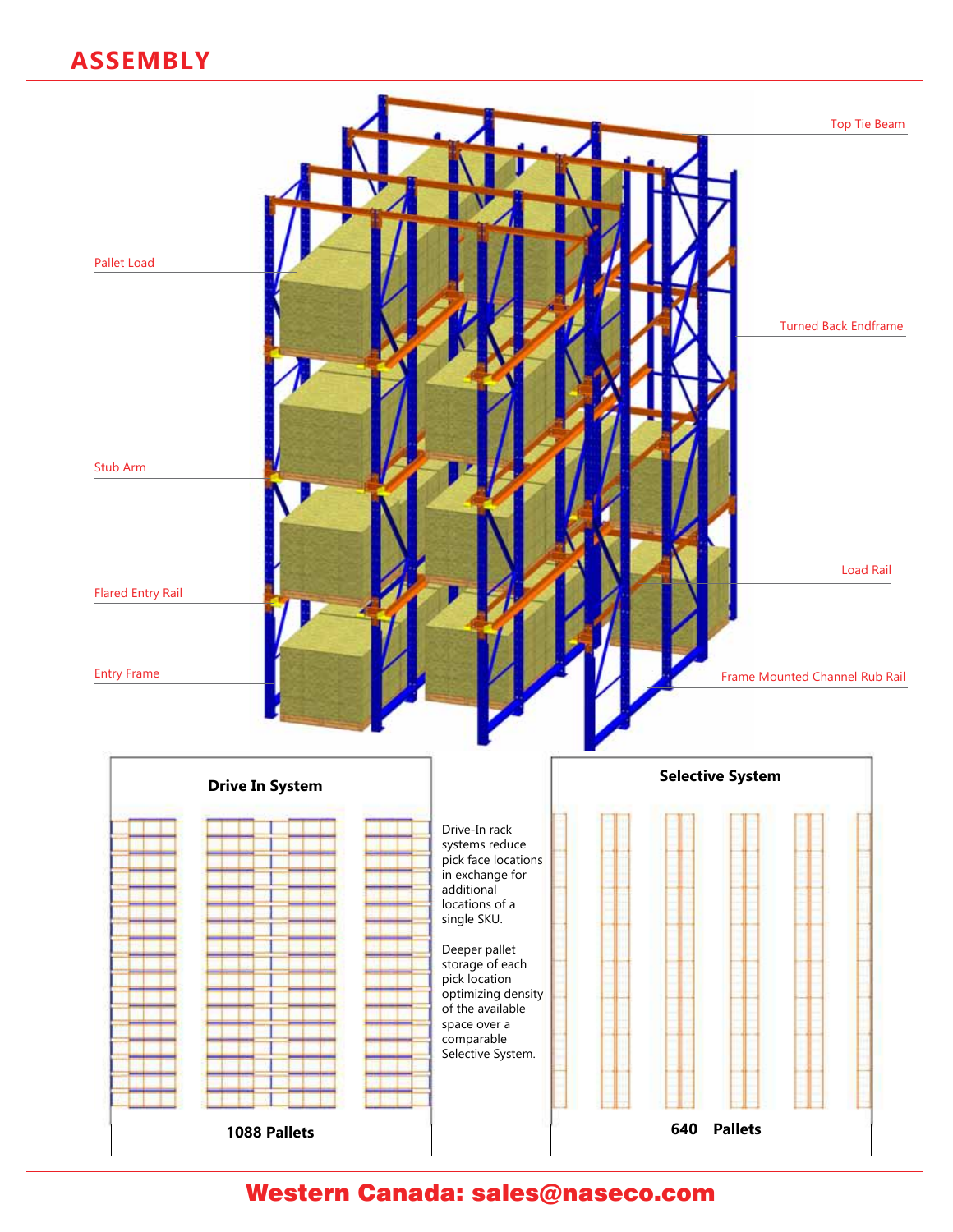



**40" Face Pallet 48" Face Pallet**

Many palletized loads are transported by road or rail stacked 2 high. This characteristic is often utilized in Drive-In systems for the floor location, to gain valuable vertical space.

In addition, operators have more lateral space for lift truck navigation by eliminating a rail and therefore raising the first rail level above the operator cage. Drive-In Systems can also be configured to support pallet loading from any side of a 4 way pallet.

Contact your local NAS Technical Representative to determine the best configuration for your operation.

### Western Canada Toll Free: 1-800-241-8968